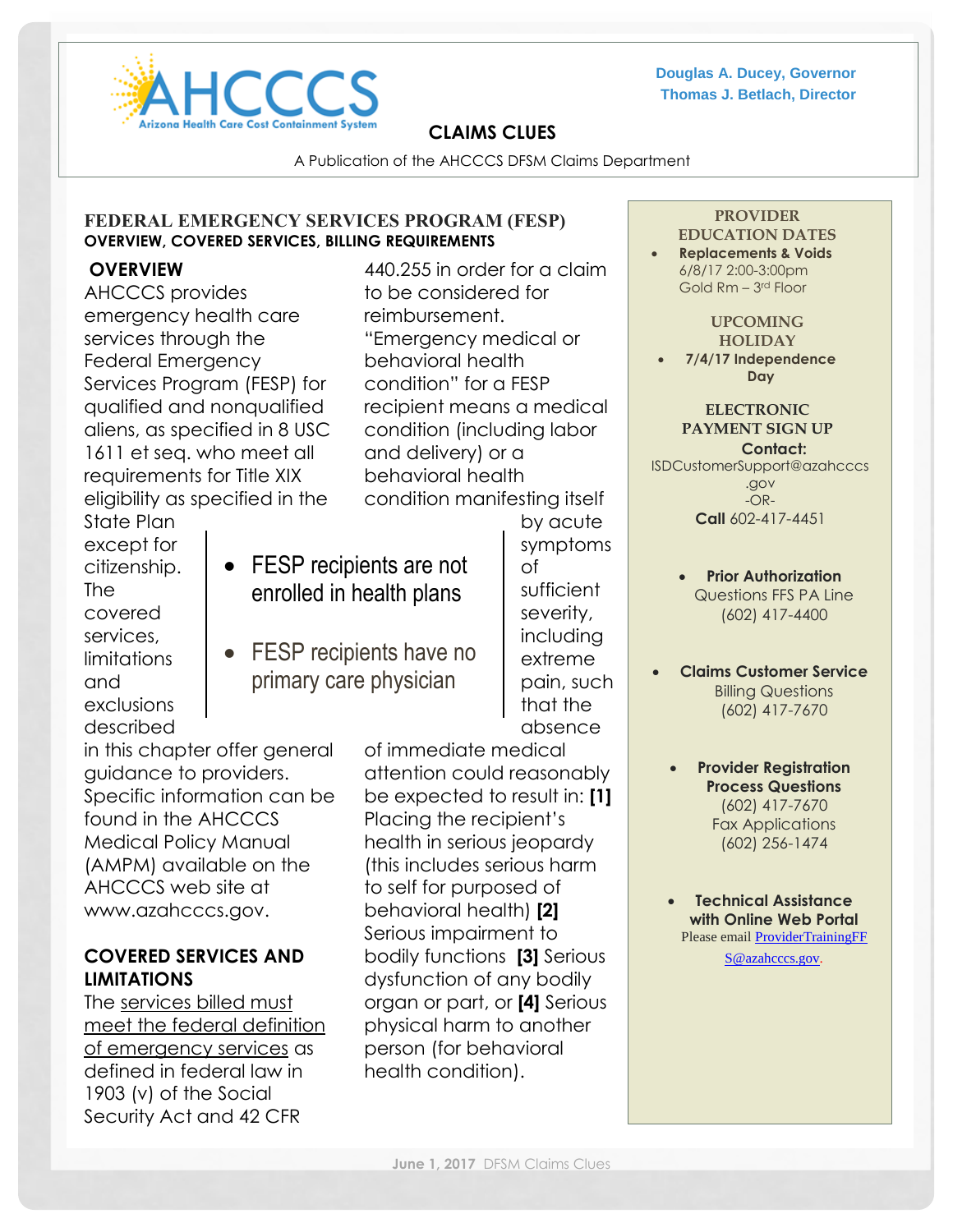**Only services that fully meet the federal definition of an emergency medical condition will be covered. Services may be medically necessary but may not meet this definition for FESP**.

For purposes of this chapter, "acute" means symptoms that have arisen quickly and which are short-lived. "Chronic" means a health related state that is not acute.

## **BILLING AND DOCUMENTATION REQUIREMENTS**

FESP recipients are **not** enrolled in health plans, and they have **no** primary care physician. Claims for services are reimbursed by the AHCCCS Administration on a fee-for-service basis. CMS 1500 billers must check the emergency box (Field 24I) and UB-04 billers must enter a "1" in the Admit Type (Field 19) to identify the services billed as an emergency.

All claims for services provided to recipients eligible under the FES program will be reviewed by the AHCCCS Administration on a caseby-case basis. Facility and physician claims must be submitted to AHCCCS with documentation that supports the emergent nature of the services provided, or AHCCCS must have remote access to the medical records.

For more information regarding **FESP** please refer to the AHCCCS Fee-For-Service Provider Manual on the AHCCCS website.

<https://www.azahcccs.gov/>

[**Click on**] Plans/Providers

[**Click on**] Guides – Manuals- Policies

[**Click on**] AHCCCS Fee-For-Service Provider Manual

[**Click on**] Chapter 18 – Federal Emergency Services Program

# SIGN UP FOR CONSTANT CONTACT

Why sign up for Constant Contact? To receive notifications about upcoming

trainings, forums, and important business updates.

o Please use the link below to assist in accessing the Constant Contact sign-up. Web address: <https://www.azahcccs.gov/>

- At the AHCCCS website select the "Resources" tab
- Then click on "DFSM Training"
- Scroll down to Links and Contacts and click on the word "Subscribe" that is in blue
- Then click on "Division of Fee for Service Management "
- Fill out the form and select the email lists you would like to be added to

Please share this information with those that would like to be added to the Constant Contact Email Lists.